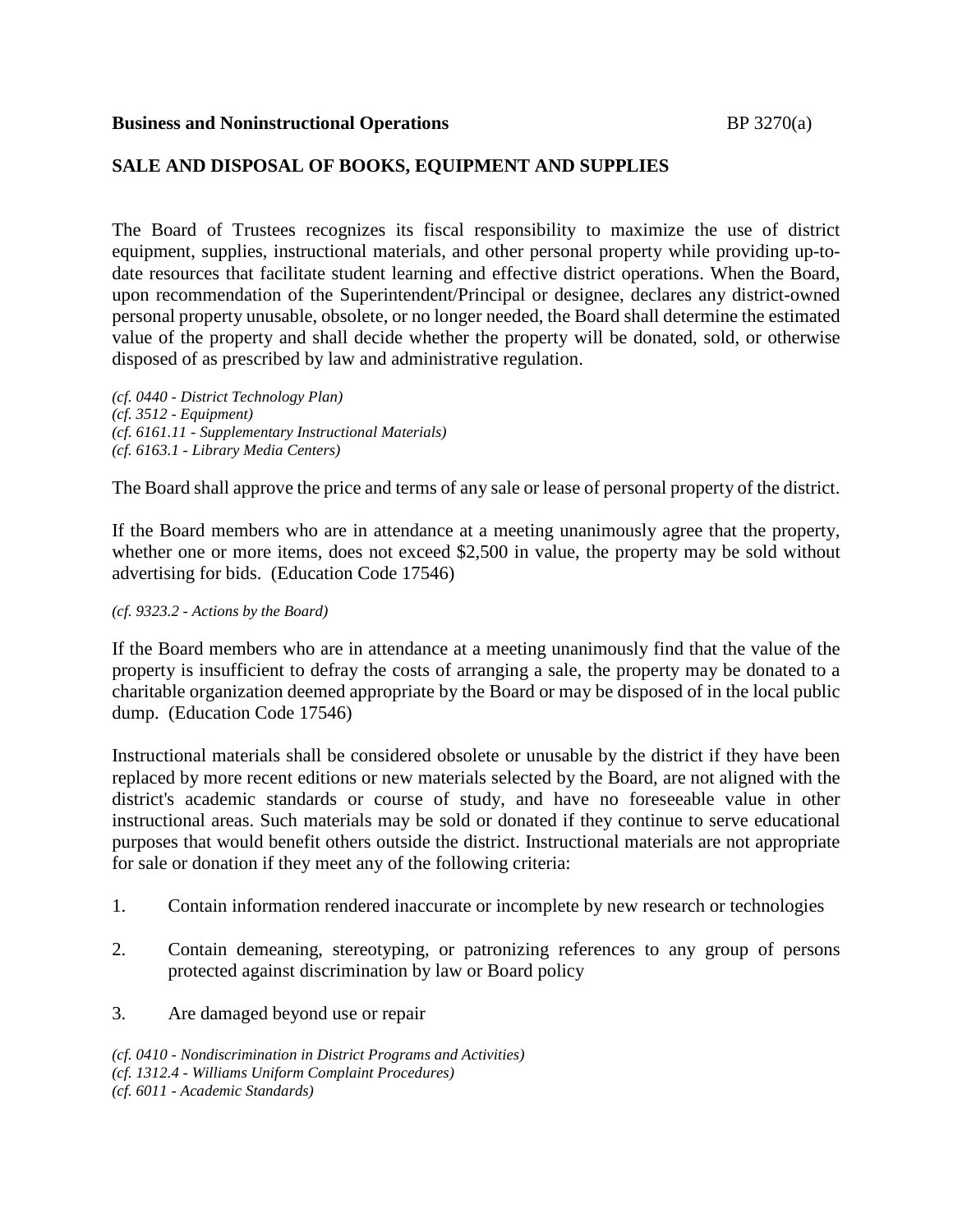#### **SALE AND DISPOSAL OF BOOKS, EQUIPMENT AND SUPPLIES** (continued)

*(cf. 6143 - Courses of Study) (cf. 6161.1 - Selection and Evaluation of Instructional Materials)*

The Superintendent/Principal or designee shall establish procedures to be used whenever the district sells equipment or supplies originally acquired under a federal grant or subgrant. Such procedures shall be designed to ensure the highest possible return. (2 CFR 200.313)

*(cf. 3230 - Federal Grant Funds) (cf. 3440 - Inventories)*

*Legal Reference:*

*EDUCATION CODE 17540-17542 Sale or lease of personal property by one district to another 17545-17555 Sale of personal property 35168 Inventory, including record of time and mode of disposal 60510-60530 Sale, donation, or disposal of instructional materials GOVERNMENT CODE 25505 District property; disposition; proceeds CODE OF REGULATIONS, TITLE 5 3944 Consolidated categorical programs, district title to equipment 3946 Disposal of equipment purchased with state and federal consolidated application funds UNITED STATES CODE, TITLE 40 549 Surplus property CODE OF FEDERAL REGULATIONS, TITLE 2 200.0-200.521 Federal uniform grant guidance*

*Management Resources:*

*CALIFORNIA DEPARTMENT OF EDUCATION PUBLICATIONS California School Accounting Manual Standards for Evaluating Instructional Materials for Social Content, 2013 WEB SITES California Department of Education: http://www.cde.ca.gov School Services of California, Inc.: http://www.sscal.com*

Policy **CUDDEBACK UNION ELEMENTARY SCHOOL DISTRICT** adopted: December 11, 2019 Carlotta, California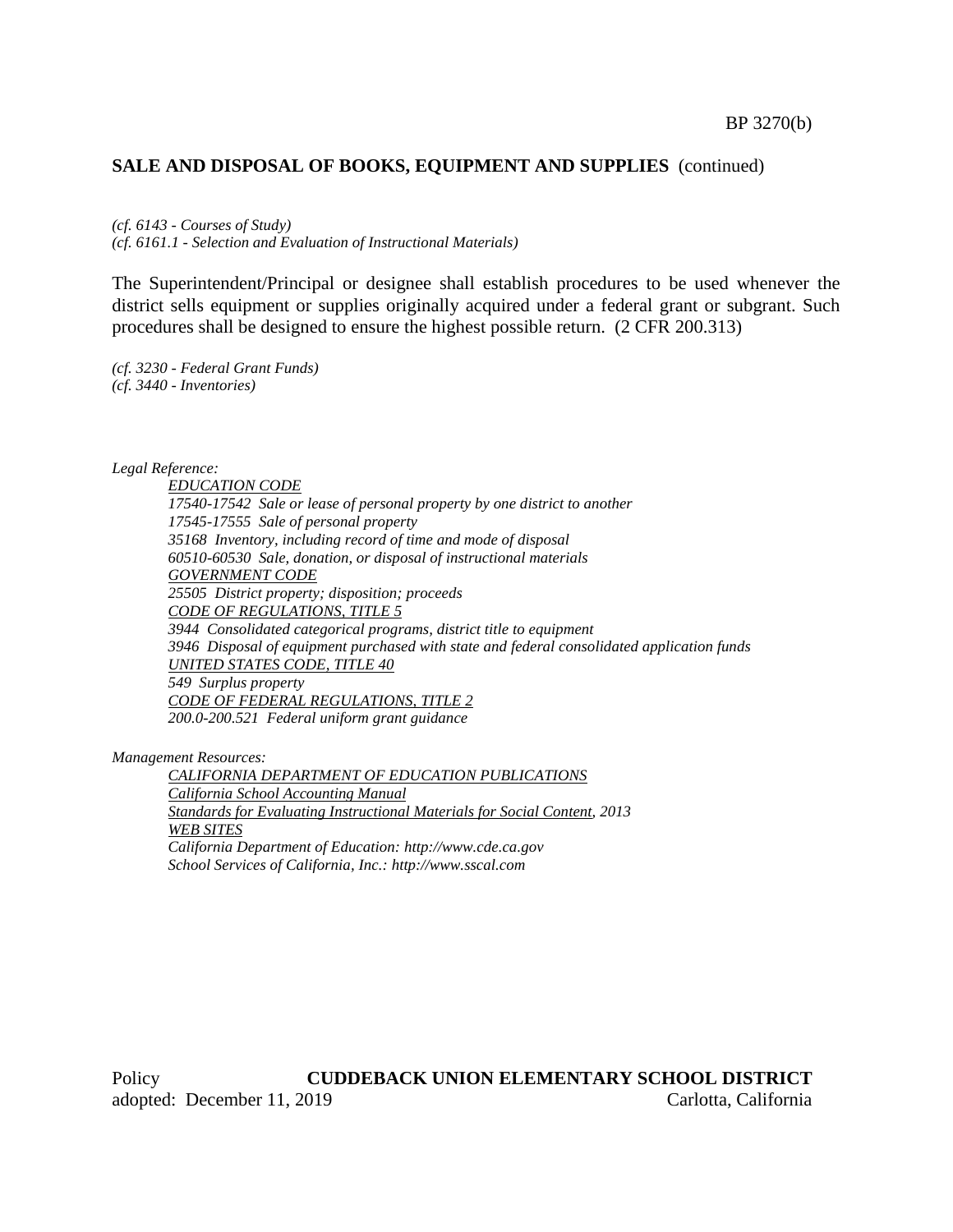## **Business and Noninstructional Operations** AR 3270(a)

# **SALE AND DISPOSAL OF BOOKS, EQUIPMENT AND SUPPLIES**

### **Instructional Materials**

Surplus or undistributed obsolete instructional materials that are usable for educational purposes may be sold by the district. Alternatively, such materials may be donated to: (Education Code 60510)

- 1. Another district, county free library, or other state institution
- 2. A United States public agency or institution
- 3. A nonprofit charitable organization
- 4. Children or adults in California or foreign countries for the purpose of increasing the general literacy of the people

*(cf. 0440 - District Technology Plan) (cf. 6161.1 - Selection and Evaluation of Instructional Materials) (cf. 6161.11 - Supplementary Instructional Materials) (cf. 6163.1 - Library Media Centers)*

Any organization, agency, or institution receiving obsolete instructional materials donated by the district shall certify to the Board of Trustees that it agrees to make no charge to any persons to whom it gives or lends these materials. (Education Code 60511)

At least 60 days before selling or donating surplus or undistributed obsolete instructional materials, the Superintendent/Principal or designee shall notify the public of the district's intention to do so through a public service announcement on a local television station, in a local newspaper, or by other means that will most effectively reach the entities described above. Representatives of those entities and members of the public also shall be notified of the opportunity to address the Board regarding the distribution of these materials.

#### *(cf. 9323 - Meeting Conduct)*

Surplus or undistributed obsolete instructional materials which are unusable or which cannot be distributed as specified above may be disposed of by either of the following: (Education Code 60530)

- 1. Mutilated as not to be salable as instructional materials and sold for scrap or for use in the manufacture of paper pulp or other substances at the highest obtainable price
- 2. Destroyed by any economical means, provided that the materials are not destroyed until at least 30 days after the district has given notice to all persons who have filed a request for such notice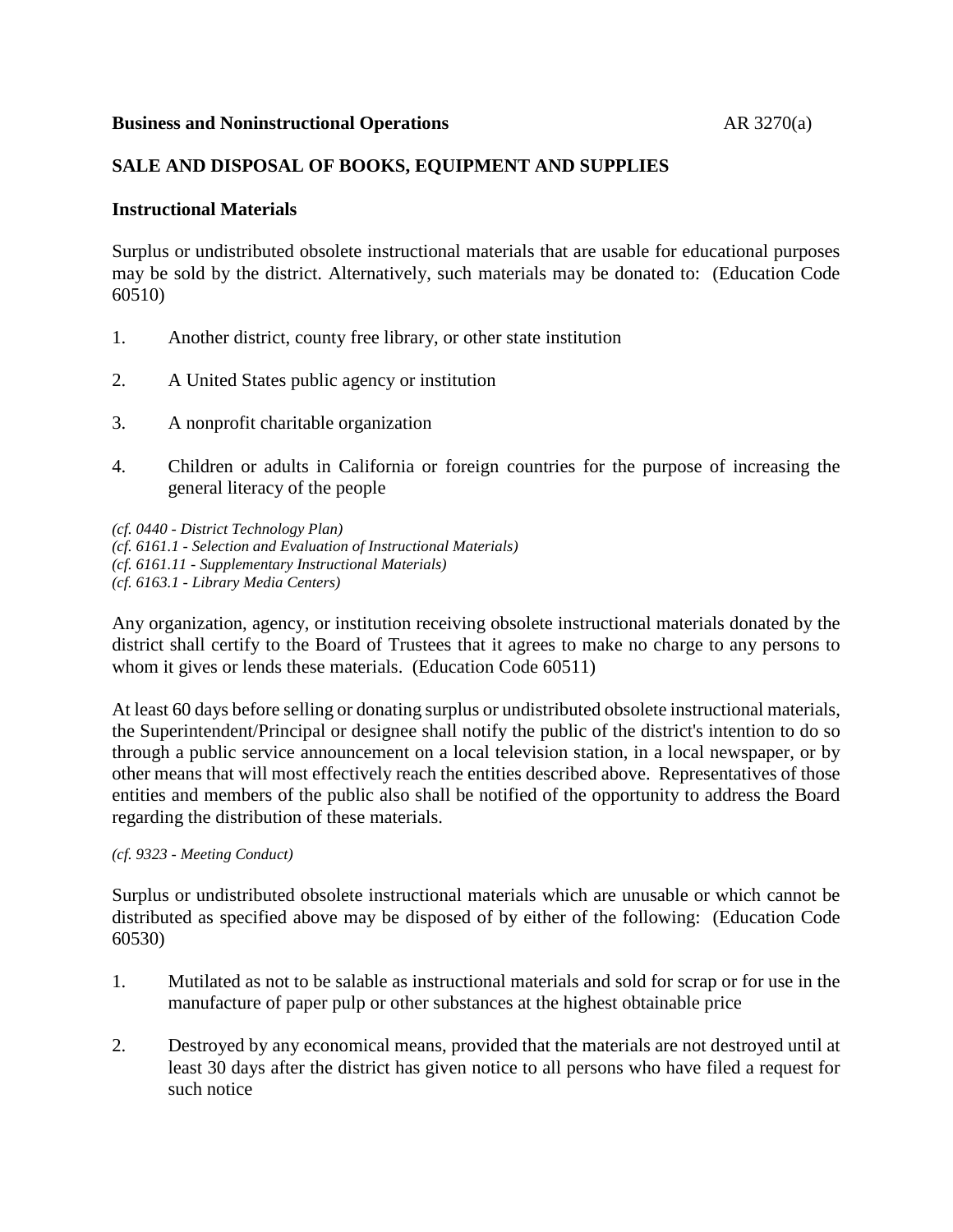# **SALE AND DISPOSAL OF BOOKS, EQUIPMENT AND SUPPLIES** (continued)

*(cf. 3510 - Green School Operations) (cf. 3511.1 - Integrated Waste Management)*

## **Equipment/Supplies Acquired with Federal Funds**

When the district has a need to replace equipment originally purchased with funds from a federal grant or subgrant, it may, subject to the approval of the agency that awarded the grant, trade in the original equipment or sell the property and use the proceeds to offset the cost of the replacement property. (2 CFR 200.313)

### *(cf. 3230 - Federal Grant Funds)*

When any original or replacement equipment or supplies acquired under a federal grant or subgrant are no longer needed for the original project or program or for other federally supported activities, the district may retain or sell such items or, if the item has a current fair market value of less than \$5,000, may otherwise dispose of the item in a manner approved by the Board. Whenever the district sells equipment or supplies that have a current fair market value of \$5,000 or more, it shall provide an amount to the federal agency equal to the agency's share of the current market value of the equipment or the proceeds from the sale of the equipment or supplies. (2 CFR 200.313, 200.314)

In the event that the district is provided equipment that is federally owned, the district shall request disposition instructions from the federal agency when it no longer needs the equipment. (2 CFR 200.313)

## **Other Personal Property**

The district may sell other surplus or obsolete district-owned personal property through any of the following methods:

1. The Superintendent/Principal or designee may advertise for bids by posting a notice in at least three public places in the district for at least two weeks, or by publishing a notice at least once a week for at least two weeks in a newspaper having a general circulation in the district and, if possible, publishing within the district. The district shall sell the property to the highest responsible bidder or shall reject all bids. (Education Code 17545, 17548)

Property for which no qualified bid has been received may be sold, without further advertising, by the Superintendent/Principal or designee. (Education Code 17546)

*(cf. 3311 - Bids)*